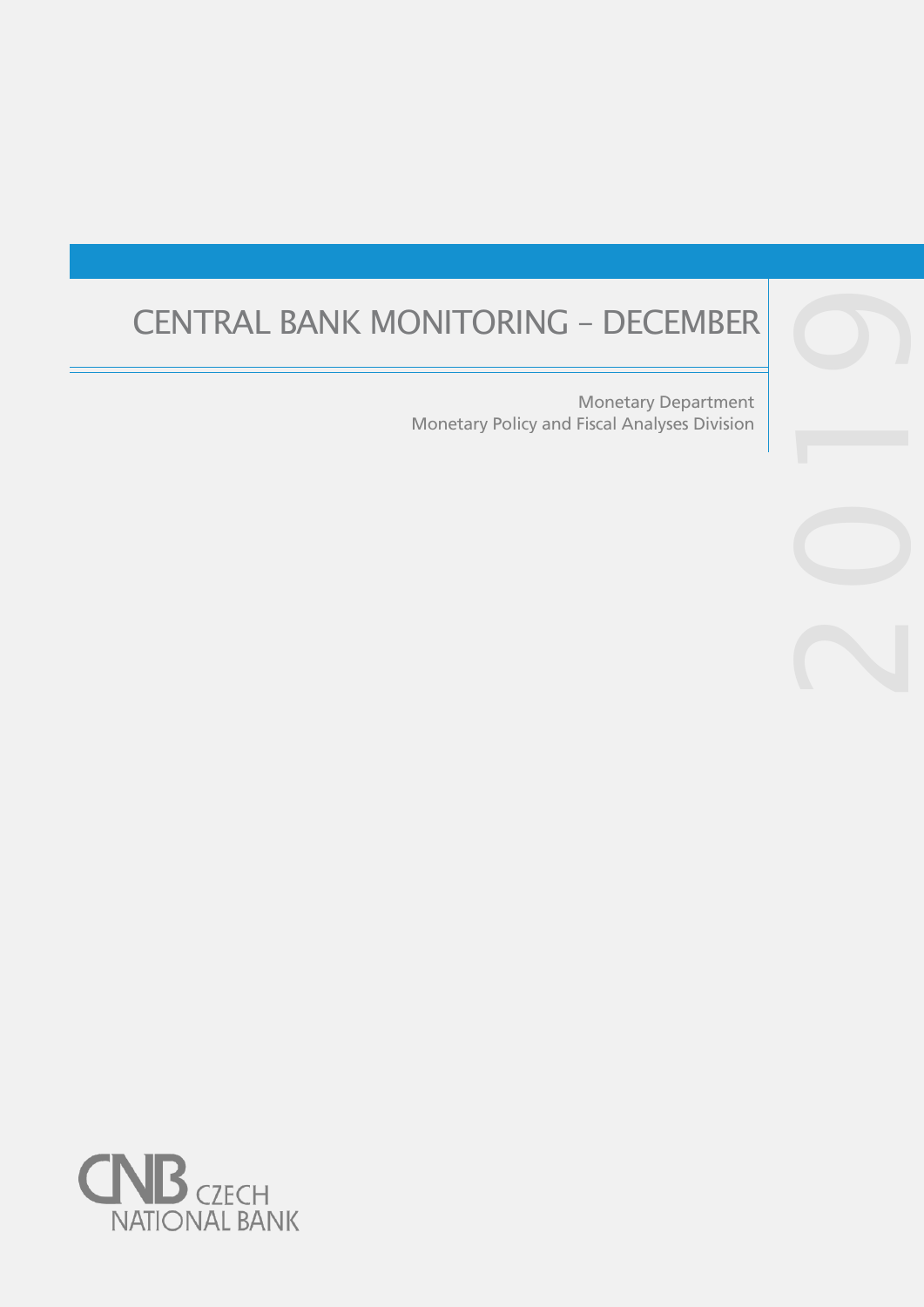## **IN THIS ISSUE**

*GDP growth is slowing across the economies under review and most central banks are forecasting a further slowdown, mainly on account of weaker external demand. Inflation is close to the inflation targets in most of the economies we monitor, the exceptions being the euro area and Switzerland. The Fed has lowered its benchmark interest rate twice in the past quarter and three times over the last year and has renewed its purchases of Treasury bills. The ECB left its rates unchanged; according to the December forecast, inflation will stay below 2% through 2022. By contrast, the Norges Bank was the only central bank to raise its key interest rates in September, the third hike this year.* Spotlight *focuses on Croatia, which has applied to join ERM II and hence subsequently adopt the euro. In our* Selected speech*, Christian Hawkesby, member of the Monetary Policy Committee of the RBNZ, describes the benefits of, and limits to, the central bank's transparent communication.*

1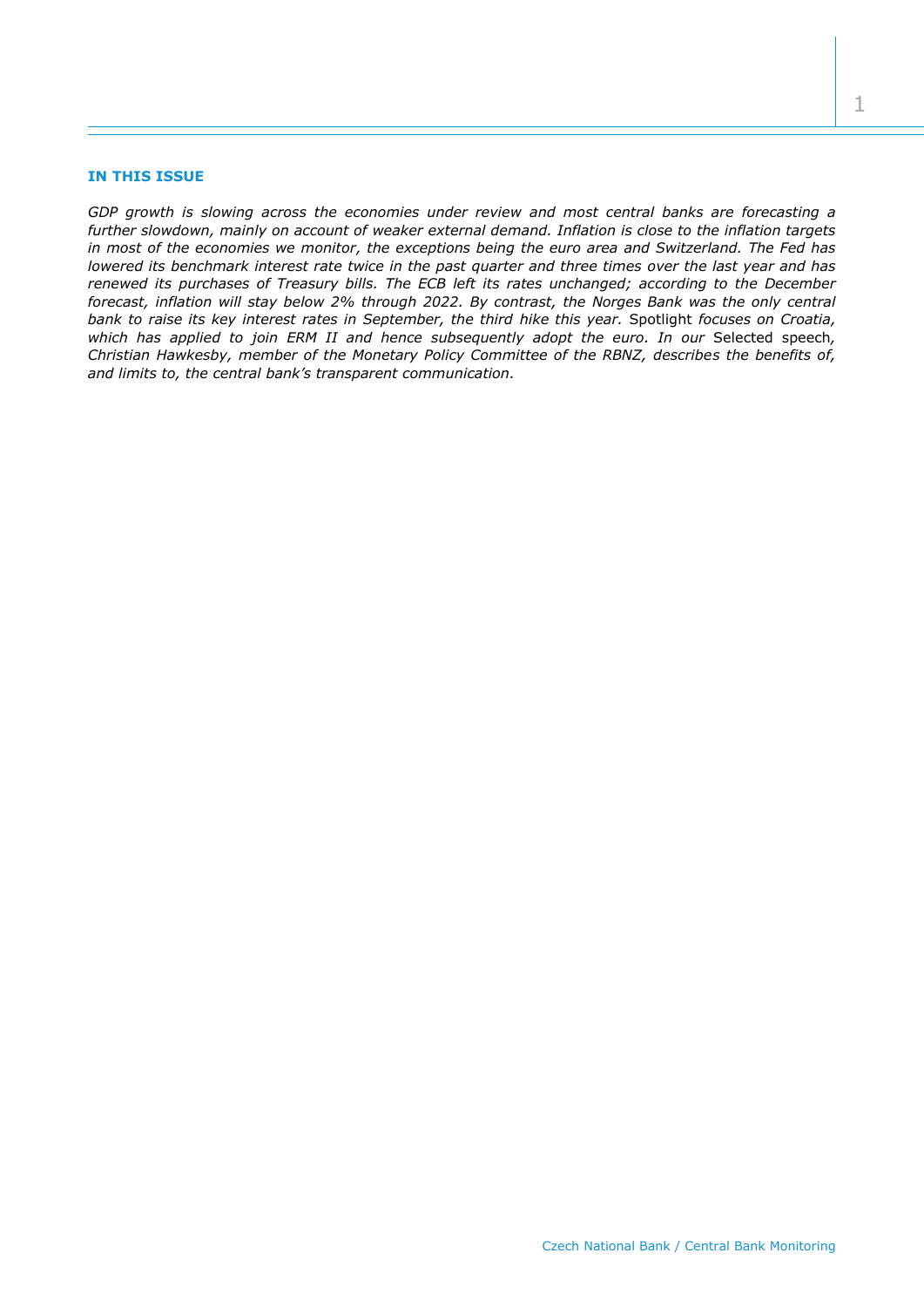# **1. LATEST MONETARY POLICY DEVELOPMENTS AT SELECTED CENTRAL BANKS**

|                                                | <b>Euro area (ECB)</b>                                   | <b>USA (Fed)</b>                                                                       | <b>United Kingdom (BoE)</b>                      |
|------------------------------------------------|----------------------------------------------------------|----------------------------------------------------------------------------------------|--------------------------------------------------|
| <b>Inflation target</b>                        | $< 2\%$ <sup>1</sup>                                     | $2%^{2}$                                                                               | 2 %                                              |
| <b>MP</b> meetings<br>(rate changes)           | 24 Oct $(0.0)$ ; $(0.0)^3$<br>12 Dec $(0.0)$ ; $(0.0)^3$ | 17–28 Sep <sup>5</sup> (-0.25)<br>29-30 Oct (-0.25)<br>$10-11$ Dec <sup>5</sup> (0.00) | 19 Sep (0.00)<br>7 Nov (0.00)                    |
| <b>Current basic rate</b>                      | $0.00\%$ ; $-0.50\%$ <sup>3</sup>                        | $1.50 - 1.75%$                                                                         | 0.75%                                            |
| <b>Latest inflation</b>                        | 1.0% (Nov 2019) <sup>4</sup>                             | 1.8% (Oct 2019)                                                                        | 1.5% (Oct 2019)                                  |
| <b>Expected MP</b><br>meetings                 | $23$ Jan<br>12 Mar                                       | 28-29 Jan                                                                              | 19 Dec<br>30 Jan                                 |
| <b>Other expected</b><br>events                | 12 Mar: publication of<br>forecast                       | Feb 2020: publication of<br>Monetary Policy Report                                     | 30 Jan: publication of<br>Monetary Policy Report |
| <b>Expected rate</b><br>movements <sup>7</sup> | $\rightarrow$                                            | $\rightarrow$                                                                          | $\rightarrow$                                    |

## **Key central banks of the Euro-Atlantic area**

<sup>1</sup> ECB definition of price stability "below but close to 2%"; <sup>2</sup> January 2012 definition of inflation target; <sup>3</sup> deposit rate; <sup>4</sup> flash estimate; <sup>5</sup> meeting associated with summary of FOMC economic forecasts; <sup>6</sup> chart shows upper boundary of band; <sup>7</sup> direction of expected change in rates in next three months taken from Consensus Forecasts.



The **ECB** left its key interest rates unchanged at the meetings in October and December, the deposit rate at -0.5% and the rates on the main refinancing operations and the lending facility at 0% and 0.25% respectively. The Governing Council expects them to remain at their present or lower levels until the inflation outlook has robustly converged to a level sufficiently close to, but below, 2% and such convergence has been consistently reflected in underlying core inflation. On 1 November, the asset purchase programme (APP) was restarted at a monthly pace of EUR 20 billion. The ECB continues to reinvest, in full, the principal payments from maturing securities purchased under the APP and will do so past the date when it starts raising rates. In its new macroeconomic projections, it expects inflation of 1.2% for 2019, 1.1% for 2020 (up slightly from 1.0% in September), 1.4% for 2021 (down from 1.5%) and 1.6% for 2022. It has revised its GDP growth outlook up slightly to 1.2% for 2019 (from 1.1%) and down slightly to 1.1% in 2020 (from 1.2%). It expects GDP growth of 1.4% in 2021 and 2022.

The **Fed** lowered the target range for its benchmark rate by 0.25 pp in both September and October, to 1.50%–1.75%. It rate has thus reduced it three times this year. The FOMC based the rate cuts on concerns that the external economic environment was having a negative effect on domestic economic growth. At the December meeting, interest rates were left unchanged. The Fed has resumed purchases of Treasury bills but does not regard these purchases as QE, and has introduced liquidity-providing repo operations (see *News*). The FOMC members' projections published in December 2019 expect a median rate of 1.6% for 2020 and 1.9% for 2021. The FOMC left the GDP outlook unchanged from the September forecast, expecting GDP growth of 2.2% this year, 2.0% in 2020 and 1.9% in 2021. The inflation forecast is 1.6% for this year (compared to 1.8% in September) and around 2% for the following two years. The unemployment rate outlook is fluctuating around 3.6%.

The **BoE** kept its key rate at 0.75% and maintained the stock of government and corporate bond purchases at GBP 435 billion and GBP 10 billion respectively. Two MPC members nonetheless voted to lower the interest rate. The UK economy has slowed this year due to Brexit-related uncertainties; the response of companies and households to Brexit developments will affect the economy going forward. The BoE expects GDP to grow by 0.2% quarter on quarter and inflation to drop to 1.4% in 2019 Q4. It considers this decline below the 2% inflation target to be temporary.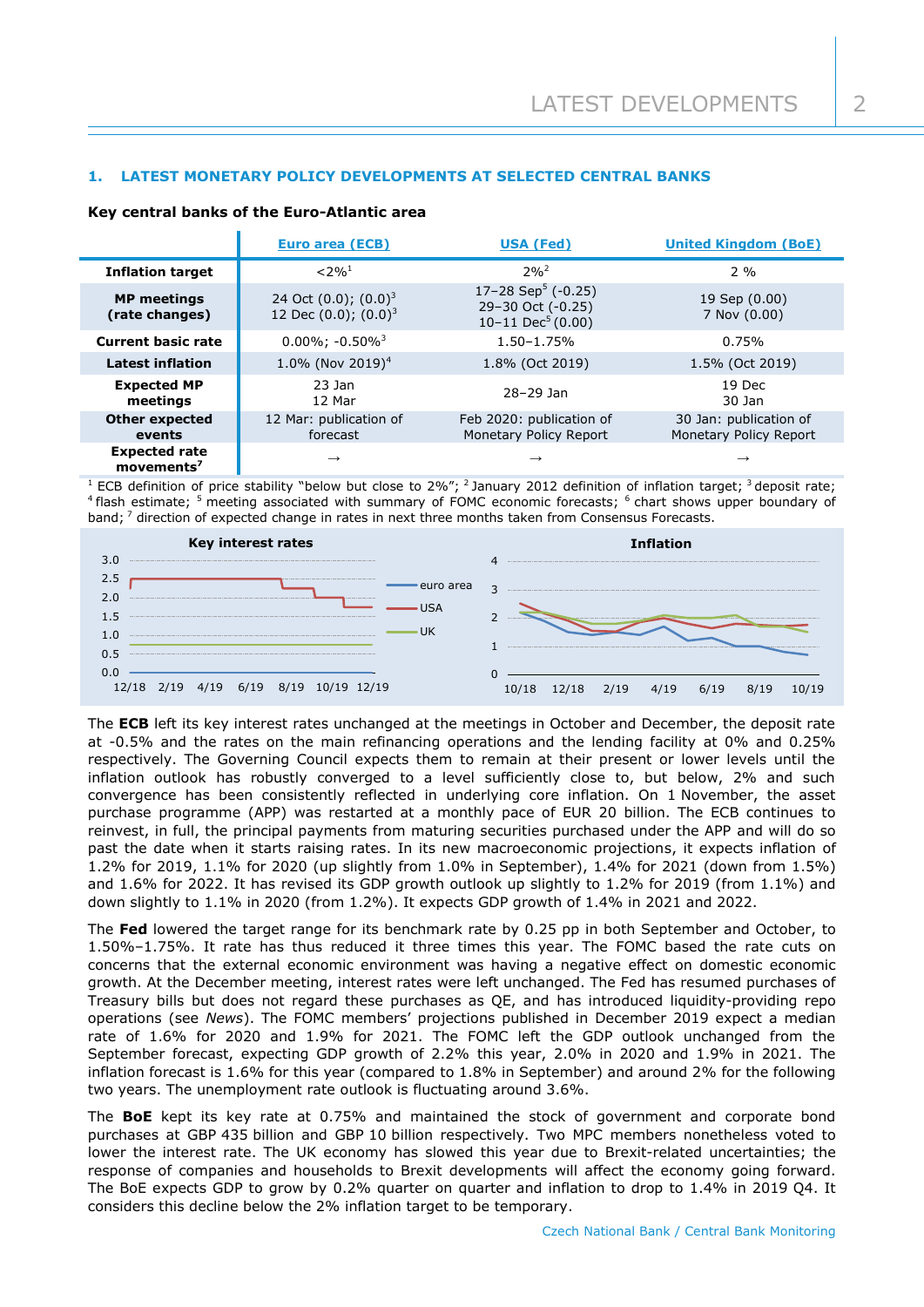|                                                   | <b>Sweden (Riksbank)</b>                         | <b>Hungary (MNB)</b>                              | <b>Poland (NBP)</b>                                        |
|---------------------------------------------------|--------------------------------------------------|---------------------------------------------------|------------------------------------------------------------|
| <b>Inflation target</b>                           | $2%^{3}$                                         | 3%                                                | 2.5%                                                       |
| <b>MP</b> meetings<br>(rate changes)              | 23 Oct (0.00)                                    | 24 Sep (0.00)<br>22 Oct (0.00)<br>19 Nov (0.00)   | $1 - 2$ Oct $(0.00)$<br>5-6 Nov $(0.00)$<br>3-4 Dec (0.00) |
| <b>Current basic rate</b>                         | $-0.25\%$ ; $-1.00\%$ <sup>2</sup>               | $0.9\%$ : $-0.05\%$ <sup>2</sup>                  | 1.50%                                                      |
| <b>Latest inflation</b>                           | 1.5% (Oct 2019)                                  | 2.9% (Oct 2019)                                   | 2.6% (Nov 2019) <sup>4</sup>                               |
| <b>Expected MP</b><br>meetings                    | 19 Dec<br>11 Feb                                 | 17 Dec<br>28 Jan<br>25 Feb                        | $7-8$ Jan<br>$4-5$ Feb<br>$3-4$ Mar                        |
| <b>Other expected</b><br>events                   | 12 Feb: publication of<br>Monetary Policy Report | 17 Dec: publication of<br><b>Inflation Report</b> | mid-March: publication of<br><b>Inflation Report</b>       |
| <b>Expected rate</b><br>$move$ ments <sup>1</sup> |                                                  | $\rightarrow$                                     |                                                            |

# **Selected central banks of inflation-targeting EU countries**

Direction of expected change in rates in next three months taken from Consensus Forecast survey;  $2$  deposit rate;  $3$  CPIF – consumer price index including fixed interest rate;  $4$  preliminary inflation estimate.



The **Riksbank** left its policy rate unchanged at -0.25%. Although the key rate will probably be raised to 0% at the December monetary policy meeting, the October forecast expects rates to be unchanged for a prolonged period thereafter (until the end of 2022 according to the rate path). The slower pace of increase than the Riksbank had forecasted is due to worse sentiment abroad and low foreign interest rates. With effect from July 2019 to December 2020, the Riksbank will purchase government bonds totalling SEK 45 billion. This corresponds to around half of the principal payments and coupons that the Riksbank will receive from the bond portfolio during this period. The purchases are intended to maintain the portfolio at an appropriate level and continue the Riksbank's presence on the market. The inflation outlook (CPIF) for 2019 and 2020 remains virtually unchanged from the previous forecast, i.e. 1.7% and 1.8%. The Riksbank lowered its GDP growth forecast by around 0.3 pp to 1.3%, 1.2% and 1.6% in 2019, 2020 and 2021 respectively.

The **MNB** maintained its base rate at 0.9% and its deposit rate at -0.05%. The Hungarian economy grew by 5% in Q3, mainly driven by services and industry. GDP will grow by 4.5% in 2019 and slow to 3.3% in the next two years according to the MNB forecast. The MNB assumes that this will be due both to weakening economic activity in Europe and slowing growth in household consumption. Since September 2019, the MNB has been buying corporate bonds to diversify funding to the domestic corporate sector. The target amount of the Bond Funding for Growth Scheme is HUF 300 billion and, as a consequence, increased issues of corporate bonds are expected for Q4. Under the complementary Funding for Growth Scheme Fix, participating credit institutions had concluded loan contracts with domestic SMEs totalling HUF 310 billion as of the end of October.

The **NBP** left its interest rate at 1.5%. Nevertheless, according to the [minutes,](https://www.nbp.pl/en/onbp/organizacja/minutes/mi_xi2019en.pdf) a motion to cut interest rates by 0.25 pp was submitted at the November meeting. GDP growth slowed but remained robust in 2019 Q3 (almost 4%). The growth consists mainly of household consumption, supported by rapid wage growth and positive consumer sentiment. Poland is currently the fastest growing economy in Europe. The flash inflation estimate in November was 2.6%. According to the November NBP forecast, GDP will grow by 4.3% this year and slow to 3.6% in 2020 and 3.3% in 2021. The outlook for consumer inflation is 2.3% for 2019, rising to 2.8% in 2020 and falling back to 2.6% in 2021.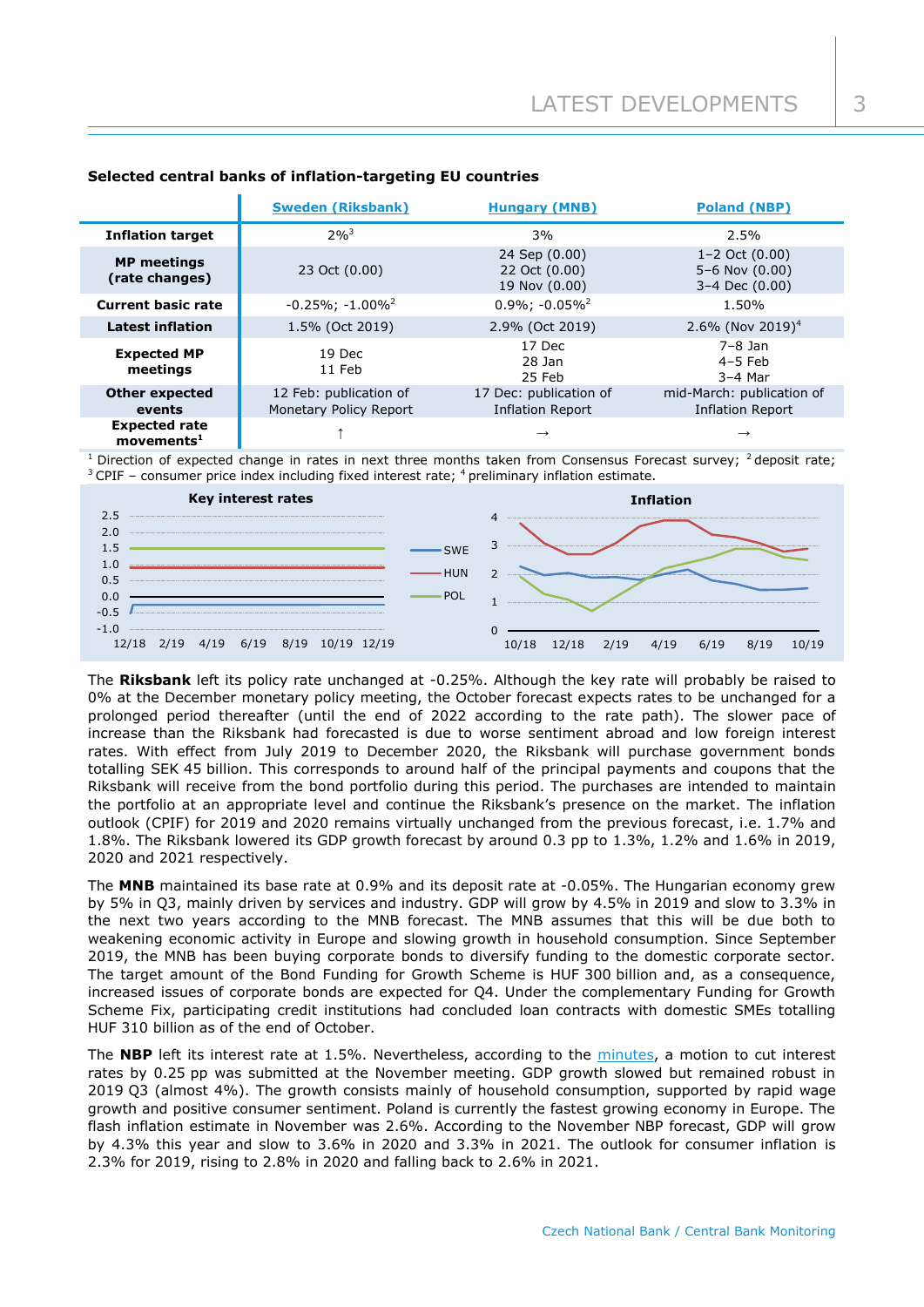|                                                       | <b>Norway (NB)</b>                                      | <b>Switzerland (SNB)</b>                            | <b>New Zealand</b><br>(RBNZ)                                  | <b>Canada (BoC)</b>                              |
|-------------------------------------------------------|---------------------------------------------------------|-----------------------------------------------------|---------------------------------------------------------------|--------------------------------------------------|
| <b>Inflation target</b>                               | 2%                                                      | $0 - 2\%$                                           | 2%                                                            | 2%                                               |
| <b>MP</b> meetings<br>(rate changes)                  | 19 Sep $(+0.25)$<br>24 Oct (0.00)                       | 19 Sep (0.00)<br>12 Dec (0.00)                      | 25 Sep (0.00)<br>13 Nov (0.00)                                | 30 Oct (0.00)<br>4 Dec (0.00)                    |
| <b>Current basic</b><br>rate                          | 1.5%                                                    | $-0.75%$ <sup>1</sup>                               | 1.0%                                                          | 1.75%                                            |
| <b>Latest inflation</b>                               | 1.8% (Oct 2019)                                         | $-0.3\%$ (Oct 2019)                                 | 1.5% (2019 Q3)                                                | 1.9% (Oct 2019)                                  |
| <b>Expected MP</b><br>meetings                        | 19 Dec<br>$23$ Jan                                      | 19 Mar                                              | 12 Feb                                                        | $22$ Jan<br>4 Mar                                |
| <b>Other expected</b><br>events                       | 19 Dec: publication of<br><b>Monetary Policy Report</b> | 18 Dec: publication of<br><b>Quarterly Bulletin</b> | 12 Feb: publication of<br><b>Monetary Policy</b><br>Statement | 22 Jan: publication of<br>Monetary Policy Report |
| <b>Expected rate</b><br>$move$ movements <sup>2</sup> |                                                         |                                                     | $\rightarrow$                                                 | $\rightarrow$                                    |

# **Other selected inflation-targeting countries**

new SNB key monetary policy rate;  $^2$  direction of expected change in rates in next three months taken from Consensus Forecasts or, in the case of New Zealand, from RBNZ survey.



The **NB** left its key interest rate unchanged at 1.5% in October following a 0.25 pp hike in September. According to the NB, the rate will most likely remain unchanged in the coming period. Inflation is close to the target and growth in the Norwegian economy remains quite strong. At the same time, uncertainties regarding global trade tensions are weighing on the economy. Based on the September forecast, the NB expects inflation to decline temporarily below the 2% target and return to the target in late 2020/early 2021, with CPI-ATE (inflation adjusted for tax changes and excluding energy products) temporarily hitting the target from above and staying slightly above it again for the rest of the forecast period. The countercyclical capital buffer is at the highest possible level, i.e. 2.5%.

The **SNB** kept its new SNB policy rate (introduced in June) at -0.75%. It changed the method used to calculate banks' account balances with the SNB, to which a negative rate is applied. The previously fixed rate will now be updated on a monthly basis depending on banks' balance sheets. The SNB continues to reserve the right to intervene in the foreign exchange market as necessary. The December inflation forecast was lowered slightly at the shorter end of the outlook. The SNB thus expects inflation of 0.4% this year, 0.1% in 2020 and 0.5% in 2021. According to the initial estimate, the Swiss economy grew by 1.6% in Q3, driven primarily by manufacturing (manufacture of pharmaceutical products in particular). The SNB expects GDP to grow by 1% this year and 1.5%–2% in 2020.

The **RBNZ** left its official rate at 1.0%. Employment remains near its maximum sustainable level and inflation is slightly below the inflation target. The RBNZ expects domestic pressures stemming from the labour market and production capacity shortages to ease in the period ahead. Inflation is currently below the target (at 1.5% in Q3) and is likely to stay below it in 2020. GDP growth slowed to 2.1% in Q2 (from 3.2%) and will probably remain around 2% until the year-end. Economic growth will exceed 2% in 2020.

The **BoC** maintained its key rate at 1.75%. Inflation reached 1.9% in October. It will increase temporarily in the coming months due to faster growth in fuel prices and later return close to the 2% target. Measures of core inflation also remain close to 2%. The annual growth of the Canadian economy slowed to 1.3% in Q3, as expected by the BoC. This was due mainly to solid growth in household consumption, transport project-related investment spending, and housing investment, driven by population growth and low mortgage rates.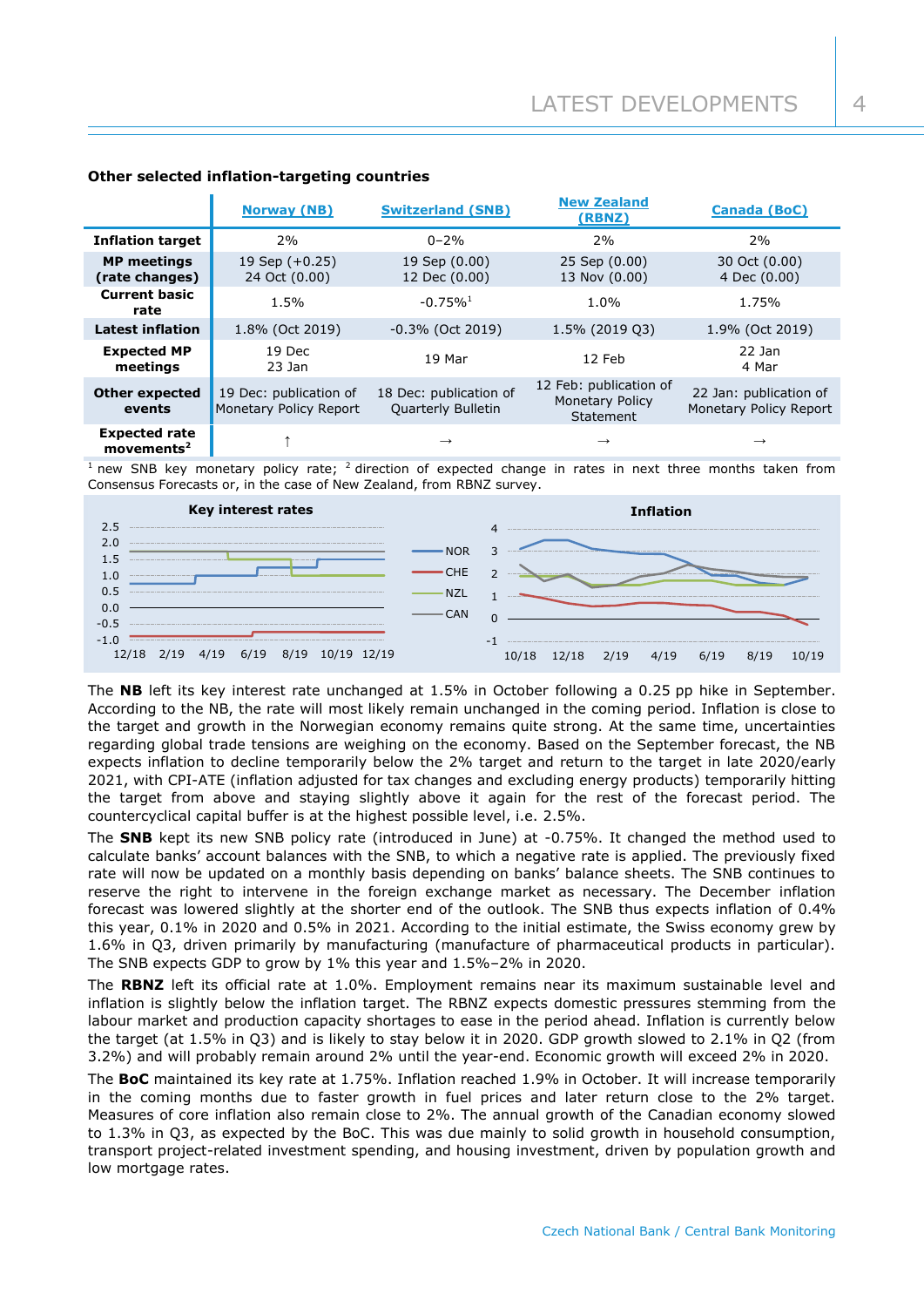# **2. NEWS OVER THE LAST THREE MONTHS**

-

## **US Fed addresses lack of liquidity among banks and starts buying Treasury bonds again**

The New York Fed [announced](https://www.newyorkfed.org/markets/opolicy/operating_policy_191011) on 11 October – in accordance with an FOMC [directive](https://www.federalreserve.gov/newsevents/pressreleases/monetary20191011a.htm) – that from mid-October it would restart purchases of Treasury bills at a pace of approximately USD 60 billion per month at least into the second quarter of next year, i.e. until the end of 2020 Q2. Fed officials have repeatedly stressed that these purchases do not represent a reopening of the quantitative easing programme (aimed at supporting the economy), but that the aim of the operations is to increase the reserve balances in the banking sector and ensure sufficient liquidity in the interbank market.

The Treasury bill purchases started several weeks after the Fed had to respond to a 17 September spike in the repo rate on the interbank market. A lack of liquidity pushed the rate temporarily up to almost 10%, several times higher than the federal funds rate (FFR), which was 2.25% at the time. In response to this rise in the short-term rate, the Fed immediately started to provide banks with liquidity in the form of term and overnight (O/N) repo operations in daily volumes of up to USD 75 billion (O/N repos) and USD 60 billion (term repos).<sup>1</sup> The last time the Fed provided similar liquidity injections to the interbank market was in 2008.

At its September meeting, the Fed also cut the IOER rate from 2.1% to 1.8% to support interbank lending (and lowered the FFR corridor to 1.75%–2.00%; at the end of October there was yet another rate cut).



The reason for the sharp rise in interest rates on the interbank market in September is not entirely clear and the Financial Stability Oversight Council has initiated an analysis to identify them. Fed Vice Chair Randall Quarles said a complex set of factors contributed to the spike, one of which could be the overstrict setting of liquidity stress tests for banks.

 $1$  The Fed sets a "minimum bid rate" for repo operations; the minimum bid rate for term repo operations is based on prevailing market rates that reflect market expectations for the path of the FFR over a similar maturity to that of the repo operation. In its 11 October statement, the Fed also [announced](https://www.newyorkfed.org/markets/opolicy/operating_policy_191011) it would continue to offer repo operations until at least January 2020 in an amount of at least USD 35 billion for term (two-week) repos and at least USD 75 billion for O/N repos. To span the end of October, the amounts offered were [raised](https://www.newyorkfed.org/markets/opolicy/operating_policy_191023) to at least USD 45 billion and USD 120 billion respectively. In November, the two-week repo was reduced back to at least USD 35 billion. The Fed also [announced](https://www.newyorkfed.org/markets/opolicy/operating_policy_191114) that up to mid-December it would offer three additional USD 25 billion repo operations with longer maturities (42 days and 28 days) to help banks bridge the end of the year. In mid-December, it [announced](https://www.newyorkfed.org/markets/opolicy/operating_policy_191212) that it would offer another USD 32 billion repo operation with a maturity of 32 days. There is strong interest among banks in these operations with longer maturities; demand for them in auctions has been several times higher than supply. The O/N repo operations are mostly in the range of USD 70–75 billion a day. To calm the situation at the end of the year, in midDecember the Fed also [announced](https://www.newyorkfed.org/markets/opolicy/operating_policy_191212) that it would offer USD 150 billion O/N repo operations on December 31 and January 2, and on December 30 a USD 75 billion repo maturing on January 2, 2020.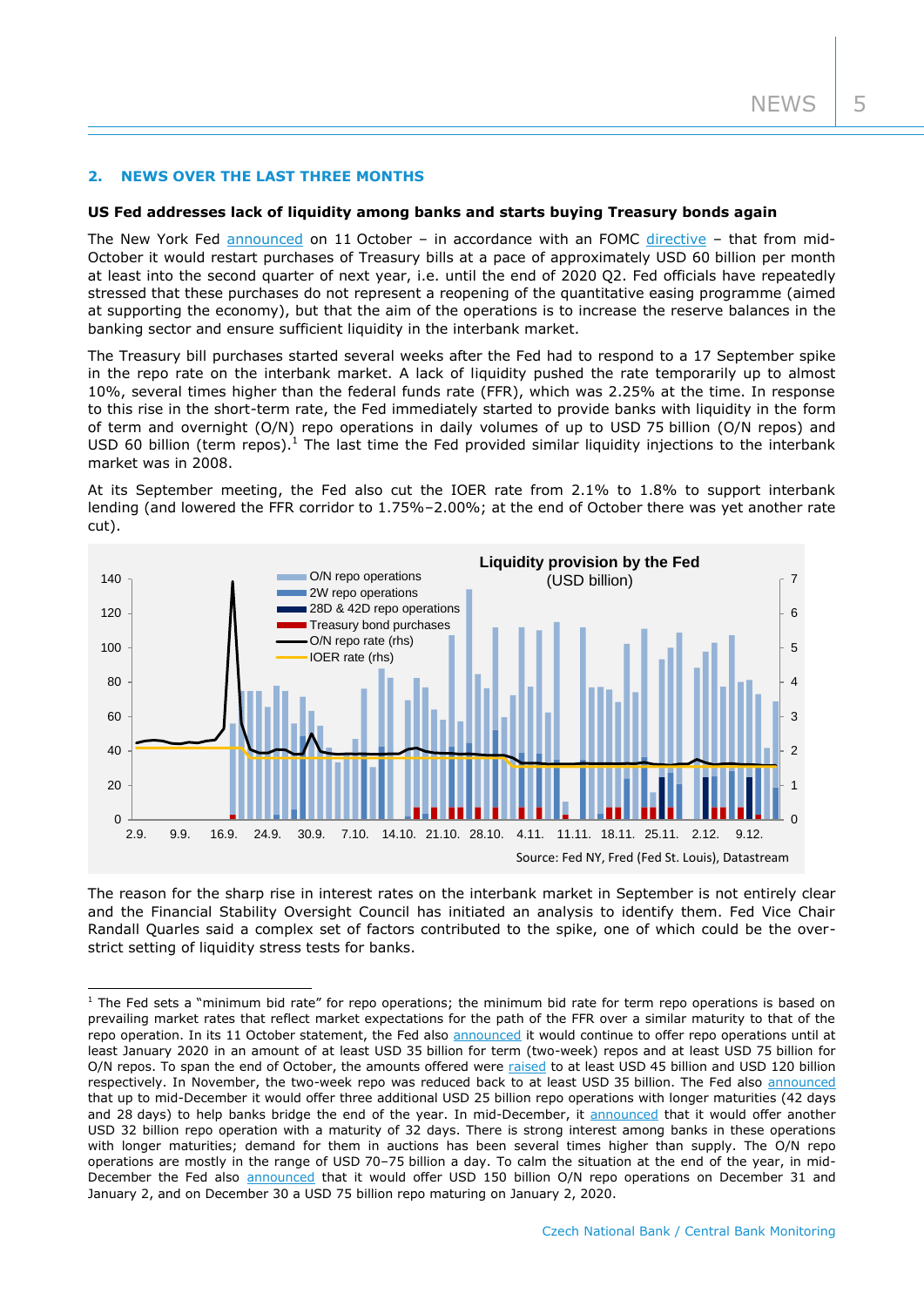Markets are worried that despite the Fed's steps, a similar situation as in September might recur in December, as banks usually limit their market presence before the end of the year for accounting reasons and the repo rate is therefore rising due to lower liquidity supply.

# **ECB prepares review of monetary policy strategy**

At her [hearing](https://www.ecb.europa.eu/press/key/date/2019/html/ecb.sp191202~8d8d9feef5.en.html) in the European Parliament and at a [press conference](https://www.ecb.europa.eu/press/pressconf/2019/html/ecb.is191212~c9e1a6ab3e.en.html) following the December monetary policy meeting, the new ECB President Christine Lagarde reported in more detail about the upcoming revision of the ECB's monetary policy. The review should follow the same principle as the one currently going on in the US Fed and the one carried out every five years in the Bank of Canada. The last such indepth strategy review at the ECB took place in 2003. The forthcoming review will cover the ECB's monetary policy strategy and its instruments and key objectives – in particular how to best define the medium-term objective of monetary policy, so as to ensure that expectations are firmly anchored. Lagarde also confirmed that the ECB's position on climate change should be an important part of the revision. Some members of the Governing Council have also proposed changes in the decisions and transparency of the Governing Council, some are asking for votes on each monetary policy decision (the voting currently takes place only on the initiative of the ECB President), and the publication of voting results is also sometimes mentioned. However, the precise scope, direction and timeline of the review have not yet been discussed by the ECB Governing Council.

#### **Changes in ECB Executive Board**

At the end of October, Mario Draghi's mandate as ECB President ended and he was replaced by Christine Lagarde (see [September CBM](https://www.cnb.cz/export/sites/cnb/en/monetary-policy/.galleries/monitoring/1903_cbm.pdf)). At the end of September, Sabine Lautenschläger resigned from the ECB's Executive Board, officially without giving a reason, but unofficially mainly due to disagreements with the September easing of the ECB's monetary policy. Her mandate ended at the end of October, and for the vacancy Germany proposed Isabel Schnabel, a professor at the University of Bonn. At the end of this year, the mandate of another member of the Executive Board, Benoît Cœuré, ends; for the vacancy Italy has proposed Senior Deputy Governor of the Bank of Italy Fabio Panetta. Both nominations have been supported by the Eurogroup and recommended by Ecofin to the European Council. The European Council, after consulting the ECB and the European Parliament, is responsible for appointing the candidates; both appointments are expected by the end of this year. These nominations thus maintained the unwritten tradition that the three largest euro area economies (Germany, France and Italy) each have the right to appoint one of the six members of the ECB's Executive Board.

#### **Swedish MPs propose dual mandate for Riksbank**

The Riksbank Committee of the Riksdag (the Swedish Parliament), set up by the Swedish Government in 2016 to revise the Riksbank monetary policy framework and the Riksbank Act, [submitted](https://www.government.se/legal-documents/2019/11/the-riksbank-committees-proposal-for-a-new-riksbank-act-summary/) its final report to the Swedish Government at the end of November (a [summary](https://www.government.se/legal-documents/2019/11/the-riksbank-committees-proposal-for-a-new-riksbank-act-summary/) of the report is available in English). Among other things, MPs propose extending the current Riksbank mandate to a dual one, including employment in addition to price stability. The Riksbank and other stakeholders [can comment](https://www.riksbank.se/en-gb/press-and-published/notices-and-press-releases/notices/2019/proposed-new-sveriges-riksbank-act/) on this report by the end of March.

#### **Riksbank mulls publishing new reference rate as alternative to STIBOR**

The Riksbank [announced](https://www.riksbank.se/en-gb/press-and-published/notices-and-press-releases/notices/2019/the-riksbank-is-considering-publishing-a-reference-rate/) that it is considering the administration and publication of one or more overnight rates from 2020. One of these bank-calculated rates could be used as an alternative or complement to the existing Stockholm Interbank Offered Rate (STIBOR), which is the direction most central banks are moving in (see the [September CBM\)](https://www.cnb.cz/export/sites/cnb/en/monetary-policy/.galleries/monitoring/1903_cbm.pdf). The Riksbank has invited interested institutions and other authorities to comment on its proposal by mid-November; it will then publish a summary of their responses on its website. According to the Riksbank, the aim of the new rates is to better be able to evaluate the implementation of monetary policy.

## **[Changes in Riksbank Executive Board](https://www.riksbank.se/en-gb/press-and-published/notices-and-press-releases/press-releases/2019/anna-breman-new-deputy-governor-of-the-riksbank/)**

Anna Breman, Chief Economist of Swedbank, has been appointed a new member of the Riksbank Executive Board from December. She replaces Kerstin af Jochnick, who was [appointed](https://www.ecb.europa.eu/press/pr/date/2019/html/ecb.pr190711_1~bd8c1caaf3.en.html) as the ECB representative to the Supervisory Board of ECB Banking Supervision for a five-year term and therefore left the Riksbank in October. In November, Cecilia Skingsley, hitherto a member of the Executive Board, was appointed First Deputy Governor, the position previously held by af Jochnick.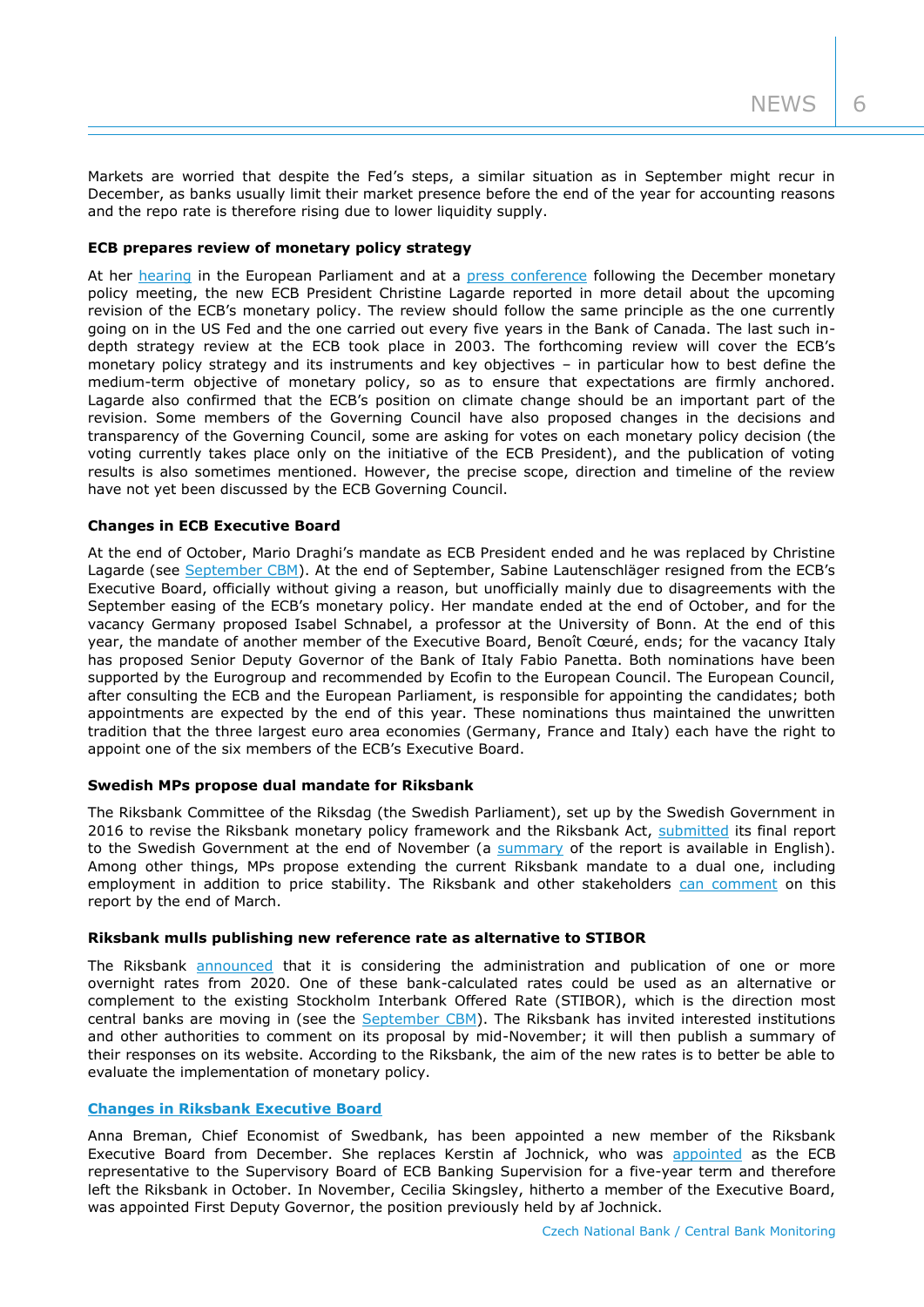## **BoE: Inflation Report becomes Monetary Policy Report**

At the end of October, the Bank of England [changed](https://www.bankofengland.co.uk/news/2019/october/inflation-report-to-become-monetary-policy-report) the name and structure of its main monetary policy publication. Instead of the previous Inflation Report, it started to issue a Monetary Policy Report. According to the BoE, this change represents a further step in the ongoing development of central bank communication and is intended to ensure that the public has all the information necessary to understand the BoE's monetary policy decisions and to hold it to account. In addition to the change in the title, the structure of the report has changed. The forecast of future developments has been placed first and the description of current developments has been abridged, with thematic discussions on issues affecting the current monetary policy decision being given more space. The first new Monetary Policy Report was published in [early November.](https://www.bankofengland.co.uk/monetary-policy-report/2019/november-2019)

## **Benoît Cœuré to lead BIS Innovation Hub**

This June, the BIS [decided](https://www.bis.org/press/p190630a.htm) to establish a [BIS Innovation Hub](https://www.bis.org/topic/fintech/hub.htm) for central banks. Effective mid-January 2020, Benoît Cœuré, whose mandate on the ECB's Executive Board expires at the end of the year (see above), was [appointed](https://www.bis.org/press/p191111.htm) head of the new Hub. The BIS Innovation Hub should foster international collaboration between central banks on innovative financial technology. Possible areas of interest according to the BIS include central bank digital currencies (CBDCs), the impact of big tech on financial intermediation, technological innovations in the regulatory and supervisory fields (regtech and suptech), fast-paced electronic markets and digitalisation of trade finance. The Hub will have multidisciplinary teams located in Singapore, Hong Kong and Switzerland.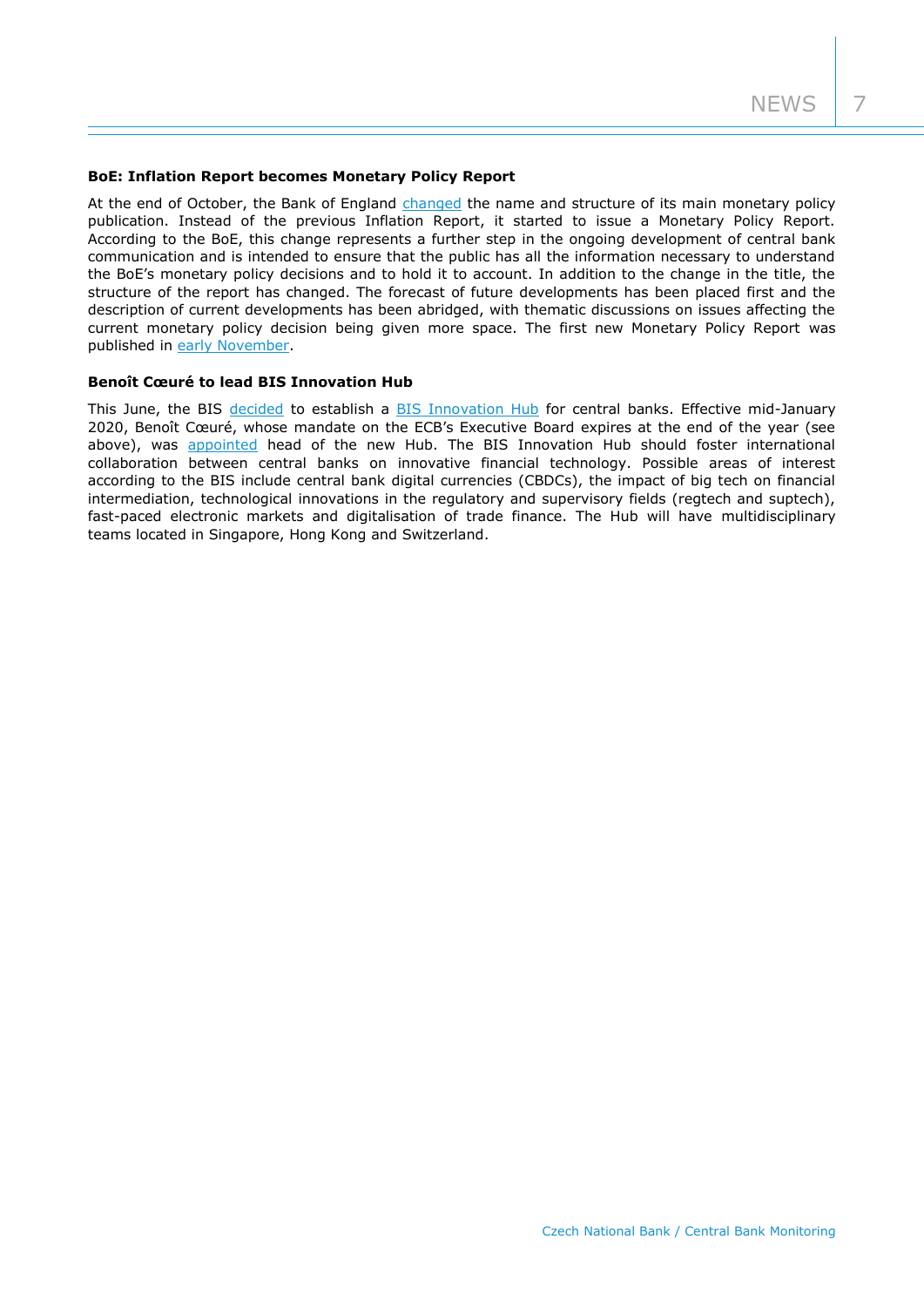# **3. SPOTLIGHT: CROATIA**

*In July this year, Croatia applied to join the ERM II exchange rate mechanism and subsequently the euro area. Adopting the euro is a natural way for it to eliminate the risks arising from the high degree of spontaneous euroisation of its banking sector and the economy as a whole, which stems from Croatian savers' long distrust of the domestic currency. Simultaneously with ERM II entry, which it expects to occur by mid-2020, Croatia will also join the Banking Union. This article summarises the history of Croatia and its economy from the establishment of the independent state in 1992 to the present.*

## **Historical context**

The establishment of the independent Croatia dates back to the early 1990s and is marked by the war in the former Yugoslavia. However, the roots of this bloody conflict are much older. Considerable instability – caused by national and religious differences – arose in the region soon after the creation of the first common South Slavic state<sup>1</sup> on this territory in 1918 and culminated in the break-up of the state during World War II. The post-war reunification under Josip Broz Tito led to the establishment of a totalitarian communist state that suppressed the national and religious differences.<sup>2</sup> The democratic reforms that gradually evolved in Yugoslavia in 1989–1990 after the collapse of the Eastern European totalitarian regimes, were, however, accompanied by a rise in nationalism and separatist tendencies in the individual republics of the region. In June 1991, Croatia and Slovenia declared independence, which, however, the Yugoslavian Federation did not recognise. This unleashed a series of conflicts that lasted intermittently until the late  $1990s.<sup>3</sup>$ 



The European Community recognised the independent Croatia in January 1992 and the country was accepted into the UN the same year. However, it remained somewhat isolated internationally in the 1990s due to its involvement in the war in Bosnia and Herzegovina

(which lasted until 1995). Croatia's post-war path towards consolidation of national sovereignty was not accompanied by sufficient progress with democratisation of society and respect for human rights. This hindered the development of its relations with the EU. The situation turned around after a change of political representation in 2000. Croatia applied to join the EU in 2003 but became a member only in July 2013 after lengthy accession talks.<sup>4</sup> Currently the newest EU member state, it is not part of the Schengen area, but according to a recent European Commission statement it is now compliant with all the entry requirements. However, its entry may be vetoed by Slovenia (due to the still unresolved border dispute). Croatia will hold the Presidency of the EU Council from January to June 2020.

## **Economy**

-

Croatia had a head start over the other former Eastern Bloc countries in some areas of transformation towards a market economy, as it had embarked on this path while still part of Yugoslavia, but the subsequent war pushed economic issues to the background and resulted in a sharp downturn. In the early 1990s, it grappled with hyperinflation (annual consumer price inflation exceeded 1,000% in 1993) and a sharp decline in GDP. The Croatian dinar was pegged to the German mark under a stabilisation programme supported by the IMF. This led inflation to drop (below 100% in 1994 and to just 2% in 1995) without GDP falling any further. In 1994, the devalued dinar was replaced with a new currency the Croatian kuna (HRK). The high proportion of foreign currencies (especially German marks and later

 $1$  The Kingdom of Serbs, Croats and Slovenes, later the Kingdom of Yugoslavia.

<sup>&</sup>lt;sup>2</sup> The Federal People's Republic of Yugoslavia, and from 1963 the Socialist Federal Republic of Yugoslavia, shared a number of features with the other countries of the former Eastern Bloc (such as a one-party policy), but differed in many areas (in allowing private ownership, having a more open economy and distancing itself from the Soviet Union).

 $3$  The secession of Slovenia was accompanied by a war lasting only a few days. The war between the Croats and the Serbs continued on and off until 1995 (a truce was agreed in January 1992, after the independent Croatia was internationally recognised, but it was repeatedly broken). A parallel war between the Croats, the Serbs and the Bosnians over parts of the territory of the multicultural Bosnia and Herzegovina also went on until 1995. A war in Kosovo and a civil war in Macedonia were later fought.

<sup>&</sup>lt;sup>4</sup> In its accession talks, Croatia was aided by its cooperation with the International Criminal Tribunal for the former Yugoslavia. Until 2009, though, the accession talks were blocked by Slovenia due to a dispute over the Slovene-Croat border (Slovenia's access to international waters in the Adriatic Sea). The dispute was resolved by an agreement between the two countries to leave the matter to UN arbitration. Croatia became only the second country of the former Yugoslavia after Slovenia to be accepted into the EU. Croatia is one of the smaller EU countries, ranking 19th in the EU by area (about 22,000 square miles) and 21st by population size (about 4 million).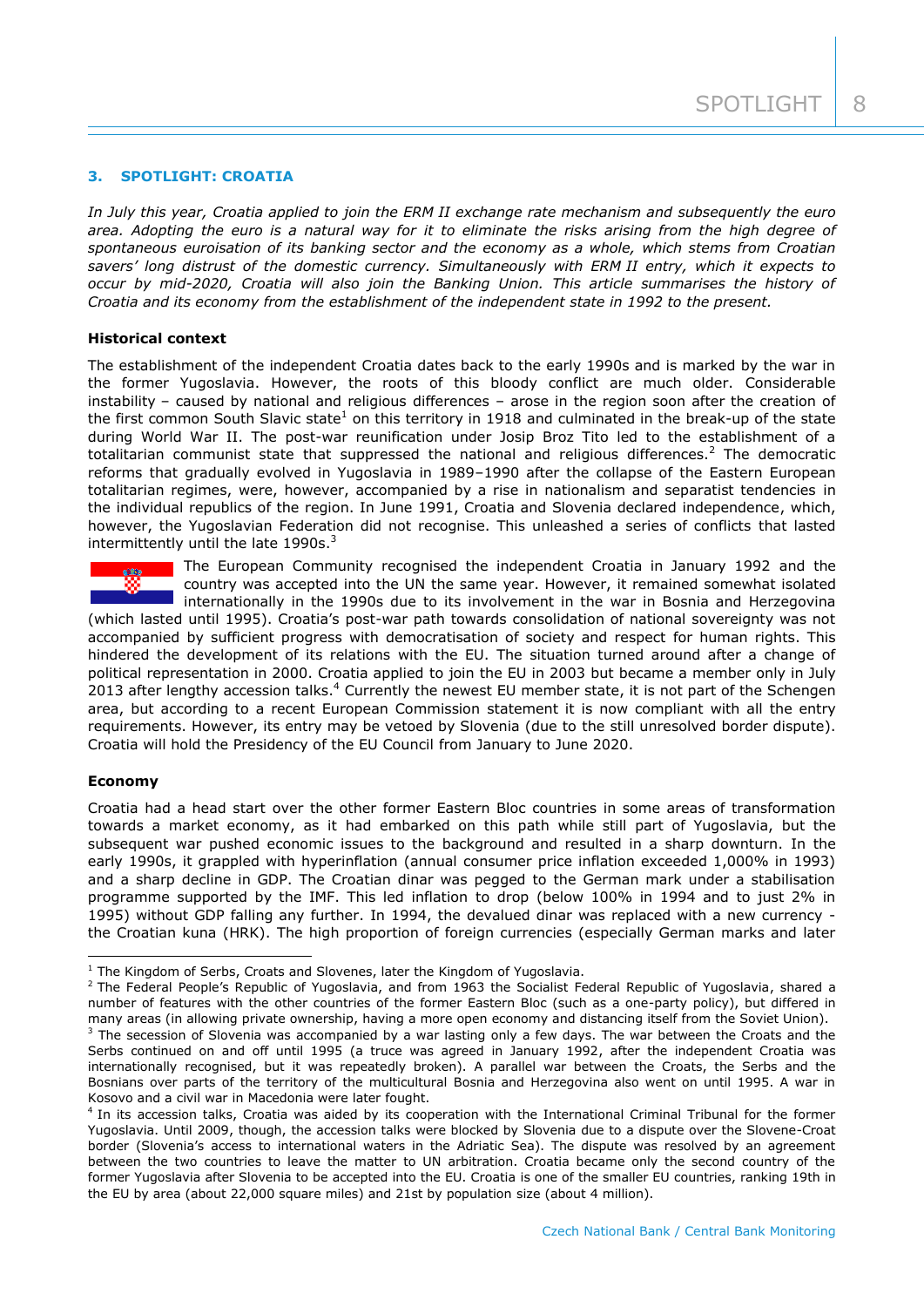euros) in the assets of Croatian savers caused the Croatian National Bank (Hrvatska narodna banka, HNB) to worry about the potential impacts of strong exchange rate volatility. The HNB thus continued to make frequent interventions in the foreign exchange market. To this day, it keeps a close eye on the movements of its currency under a tightly managed float.

During the post-war reconstruction (i.e. after 1995),<sup>5</sup> the country gradually introduced structural reforms and the economy quite quickly began to grow. After inflation had been tamed, however, the poor

condition of the balance sheets of its banks, impaired by a legacy of bad assets, the war and the break-up of Yugoslavia, came to light. In 1995–1996, Croatia went through a banking crisis. A second banking crisis, attributed to bad bank management and insufficient supervision, occurred in 1998–1999, when an economic slowdown was reflected in worse loan repayment. In response, Croatia improved banking supervision and decided to speed up the sale of stateowned banks to foreign investors, who in previous years had been deterred from entering the Croatian market by the ongoing war. Most Croatian banks thus came under the control of foreign investors in the following five years.





After a lengthy period of expansion, Croatia's economy stopped growing again with the onset of the global financial crisis. A slump in external demand, coupled with low competitiveness and a narrow export base, led to an economic downturn. Labour market rigidity and bureaucracy (discouraging inflows of foreign investment) fostered a protracted recession lasting from 2009 to 2014. This was reflected in a deterioration in government debt, which almost doubled to more than 80% of GDP. External debt, which had already been high before the crisis due to a long-running current account deficit, rose further during the crisis, with net external debt exceeding

60% of GDP. Monetary policy was only moderately easy, as the authorities kept the kuna relatively stable against the euro rate due to the high euroisation of the Croatian economy, so the exchange rate did not absorb external shocks. The corporate sector was hit hard by the crisis and had to be deleveraged, but the banking system remained stable.

The economic recovery in 2015 was driven by tourism, private consumption and foreign trade, boosted by Croatia's 2013 EU entry.<sup>6</sup> However, GDP did not return to the pre-crisis level until this year. The length of the crisis was also reflected in a sharp slowdown in real economic convergence to the EU. With an economic level (as measured by GDP per capita in purchasing power parity) at 63% of the EU average in 2018, Croatia ranked next-to-last in the EU (ahead of Bulgaria).



The current favourable trend of the Croatian economy

-

is fostering a gradual decline in private and public sector debt. However, the level of debt remains high. According to the IMF, cutting debt further is one of the main challenges for the Croatian economy. The European Commission (EC) has a similar view. It has conducted an in-depth review (IDR) under the Macroeconomic Imbalance Procedure in Croatia every year since the country joined the EU. According to

<sup>&</sup>lt;sup>5</sup> The post-war reconstruction of Croatia was supported by various international organisations (the IMF, the World Bank, the European Bank for Reconstruction and Development, the EU and humanitarian organisations).

<sup>&</sup>lt;sup>6</sup> Low take-up of EU funds and administrative barriers limited the contribution of investment.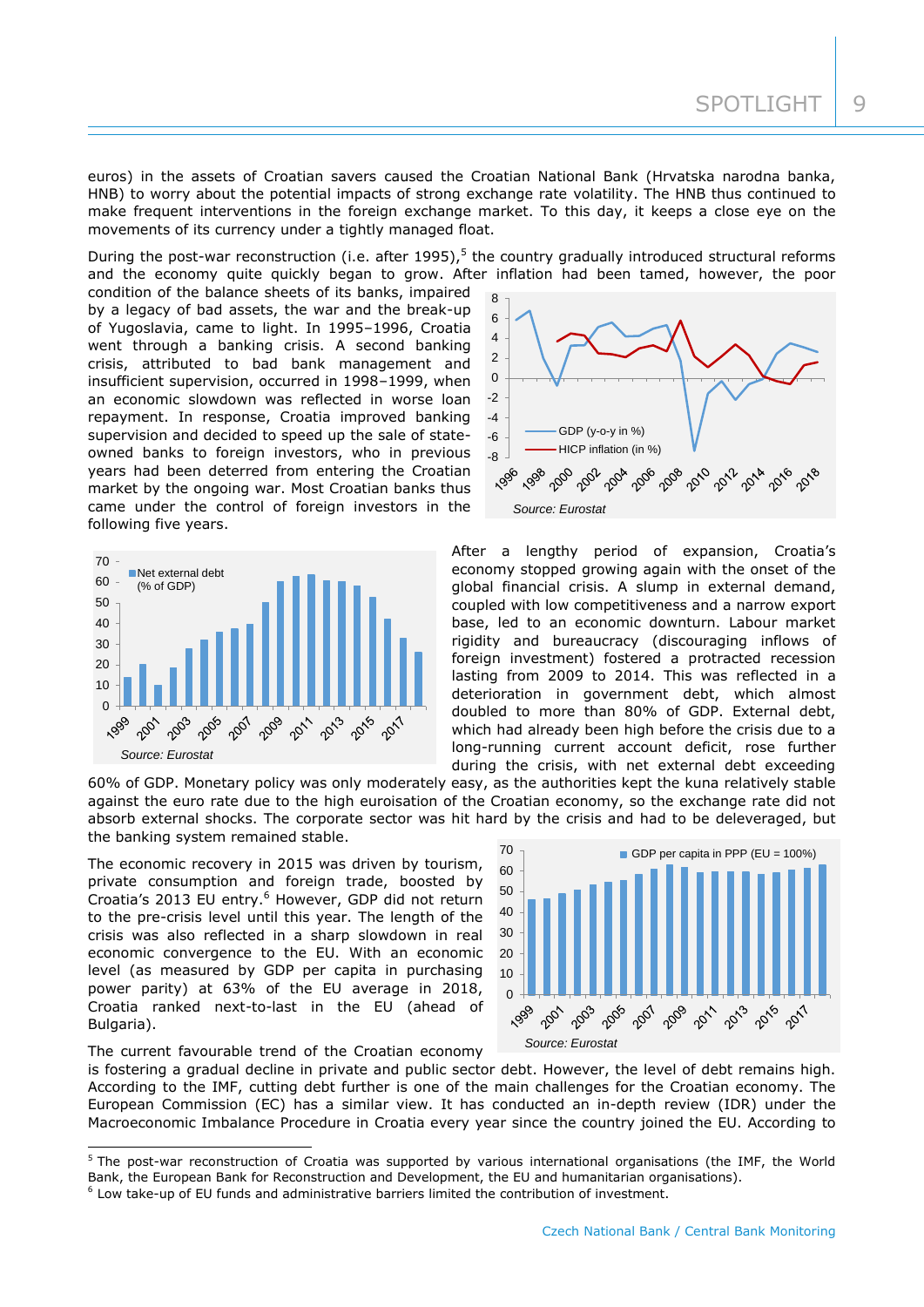the IDR, Croatia has been facing imbalances this year. The vulnerability of the Croatian economy is associated with high levels of public, private and external debt, much of which, moreover, is denominated in foreign currency. However, the situation has improved compared with previous years, when excessive imbalances were identified. The net external position remains strongly negative but is decreasing thanks to a current account surplus. The Croatian banking sector is profitable and the amount of non-performing loans is falling. According to the EC, however, corporations' and households' exposure to foreign currencies (especially the euro) remains a source of vulnerability.

# **Euroisation<sup>7</sup>**

-

A characteristic feature of the Croatian economy is its high spontaneous euroisation, i.e. unofficial substitution of the Croatian kuna with the euro. The substitution of a domestic currency with a more credible one is often a result of a negative experience with high inflation. This phenomenon accompanied the transformation towards a market economy in many post-socialist countries.<sup>8</sup> In Croatia, however, its roots go back to the 1960s and 1970s, when domestic savers converted their assets into German marks – an activity that was allowed at the time – in response to a sharp devaluation of the domestic currency accompanied by high inflation. Another factor was the inflow of foreign currencies related to the development of tourism. The hyperinflation that accompanied the establishment of the independent Croatia fuelled the trend further. Although the subsequent stabilisation programme was successful, achieving low inflation and a stable exchange rate, the share of foreign currency in total bank deposits has been fluctuating between 80% and 90% for most of the time since the introduction of the kuna in 1994. The euroisation of bank deposits peaked after Croatia overcame the banking crisis in the late 1990s/early 2000s and depositors started to put their savings, until then held in cash or on foreign accounts, in local bank accounts. The phenomenon intensified when some European currencies were converted into the new euro.

The high euroisation of bank deposits also gradually led to euroisation of loans as banks tried to hedge against exchange rate risk. Credit euroisation accelerated after the banking sector was privatised in the late 1990s and was boosted in the early 2000s by strong lending activity supported by foreign capital inflows. The euroisation of bank deposits and bank loans in Croatia is thus the highest in Central and Eastern Europe and among the highest in the world.<sup>9</sup> A marked decline in the euroisation of both deposits and loans was observed in Croatia in 2006–2008.<sup>10</sup> However, it was halted by the onset of the global financial crisis and euroisation returned to the previous level very quickly.<sup>11</sup>

Given the high level of euroisation, the Croatian central bank applies a tightly managed float in the pursuit of its primary objective of price stability; the exchange rate thus serves as a nominal anchor. Exchange rate stability is also crucial for maintaining financial stability given the high foreign currency debt in all domestic sectors of the economy. Although the HNB has set no target exchange rate, the Croatian kuna has been fluctuating around its average level of HRK 7.4/EUR within a relatively narrow band of  $\pm 5$  % over the past 15 years.<sup>12</sup> Annual inflation has averaged around 2% and has never reached double figures in this period. However, the low inflation, the stable kuna-euro rate, the positive interest rate differential in favour of kuna deposits and the stability of the banking system have not been enough to change consumers' behaviour and preferences regarding saving in foreign currency. Experience from other countries confirms that euroisation is a persistent phenomenon that is very difficult to reverse. The deep-rooted distrust of the domestic currency in Croatia is thus a strong argument for adopting the euro.

<sup>9</sup> The level of spontaneous euroisation is similar in Serbia and rather lower in Bosnia and Herzegovina and Macedonia.

<sup>7</sup> This part of the text draws on Mirna Dumičić, Igor Ljubaj and Ana Martinis: *Persistence of Euroisation in Croatia* (Croatian National Bank Working Paper, 2018).

During the economic transformation it mostly involved dollarisation.

<sup>&</sup>lt;sup>10</sup> The decline in euroisation was due to appreciation of the Croatian kuna and macroprudential measures introduced by the HNB starting in 2003 aimed at reducing systemic risks arising from excessive credit growth and the growing external imbalance. The related growth in the costs of foreign currency banking operations simultaneously indirectly limited euroisation.

 $11$  During the subsequent euro area debt crisis, some savers in Croatia temporarily switched to other global currencies, such as the US dollar, the Canadian dollar, the Swiss franc and the Norwegian krone.

 $12$  According to the HNB, the exchange rate of the kuna against the euro floats freely depending on supply and demand on the foreign exchange market. However, the HNB stabilises the exchange rate by making occasional market interventions. It enters the market especially if it considers the actual or expected exchange rate fluctuation excessive. However, it does not predetermine an upper or lower limit for the kuna-euro exchange rate which it would defend (an upper or lower intervention point).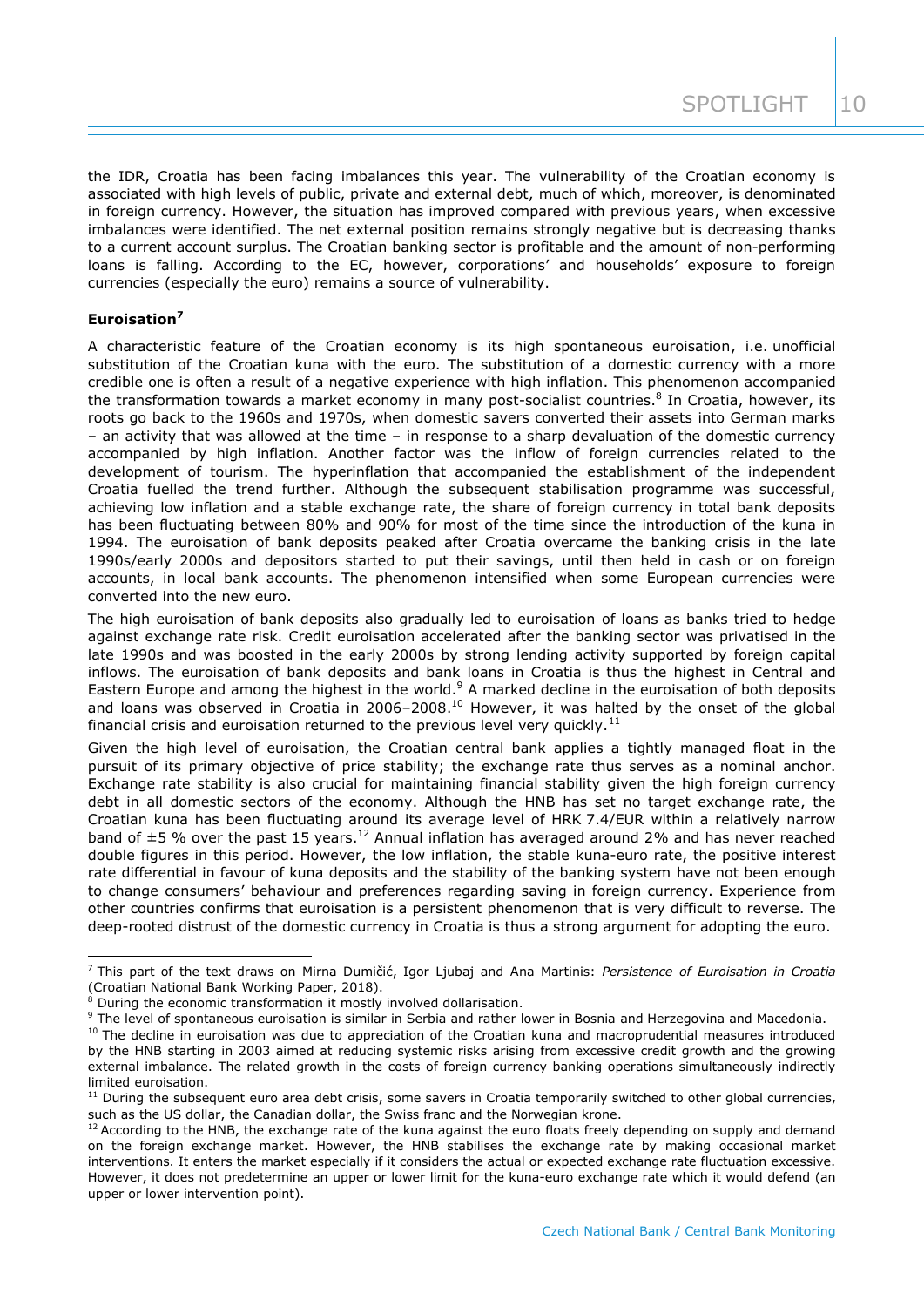## **Accession to the euro area**

Croatia has been evaluated three times in the ECB's and EC's convergence reports since joining the EU (in 2014, 2016 and 2018). It has always had difficulty fulfilling the criterion on public finances, but has

met the other criteria (except for the exchange rate criterion tied to participation in ERM II). In January 2014, Croatia was found to be non-compliant with the deficit and debt criterion and became subject to the corrective arm of the Stability and Growth Pact – the Excessive Deficit Procedure (EDP). The EU Council issued a recommendation calling on the country to correct the deficit by 2016. The Croatian public finance deficit decreased below 1% that year and a surplus was recorded in the following years. The government debt-to-GDP ratio peaked (at around 84%) in 2014 and then gradually declined. The EDP against Croatia was ended in June 2017.



The EC's latest 2018 convergence report evaluates the public finance criterion as having been fulfilled, as the government debt-to-GDP ratio is converging towards the reference value despite still exceeding it. Croatia was comfortably compliant with the criteria on price stability and interest rates. Croatia's legislation is fully compatible with EU law.

According to the EC, the Croatian economy is well integrated with the euro area through trade and investment linkages. With regard to the business environment, however, Croatia performs worse than most euro-area member states according to several indicators. Challenges also relate to the institutional framework, including regulatory quality. The in-depth review found that Croatia continues to experience macroeconomic imbalances linked to high levels of public, private and external debt.

According to the ECB's convergence report, achieving an environment that is conducive to sustainable convergence in Croatia requires stability-oriented economic policies and wide-ranging structural reforms. These should be aimed at increasing overall productivity and raising the potential growth of the economy. In particular, they should seek to improve the institutional and business environment and corporate governance standards, boost competition in the product markets, reduce mismatches in the labour market and enhance the quantity and quality of the labour supply, as well as the efficiency of the public administration and the judicial system. Croatia should also improve its use of EU funds. In order to bolster confidence in the financial system, it should continue to improve its supervisory practices.

**Convergence criteria fulfilment according to the 2018 Convergence Report**

|                                           | 2016   | 2017 | 2018 | <b>Reference</b><br>value |
|-------------------------------------------|--------|------|------|---------------------------|
| <b>Price stability criterion</b>          | $-0.6$ | 1.3  | 1.3  | 1.9                       |
| <b>Public finance criterion</b>           |        |      |      |                           |
| General govt. deficit /surplus (% of GDP) | $-0.9$ | 0.8  | 0.7  | $-3.0$                    |
| General govt. debt (% of GDP)             | 80.6   | 78.0 | 73.7 | 60.0                      |
| Interest rate criterion                   | 3.5    | 2.8  | 2.6  | 3.2                       |
| <b>Exchange rate criterion</b>            | ۰      | -    | -    | $\blacksquare$            |

Note: Red denotes that the reference value of the criterion has been exceeded. The data on inflation and interest rates for 2018 refer to the period between April 2017 and March 2018. The data on public finances for 2018 are taken from the EC's spring 2018 economic forecast.

In July 2019, Croatia applied to join the ERM II exchange rate mechanism and subsequently the euro area. In so doing, it took a number of commitments that are of high relevance for a smooth transition to, and participation in, ERM II. Specifically, it pledged to (1) further strengthen banking supervision through close cooperation with the EU, (2) develop the macroprudential framework, (3) enhance the anti-money laundering

framework, (4) improve the collection, production and dissemination of statistics, (5) improve public sector governance and (6) reduce the financial and administrative burden on entrepreneurs. Simultaneously with ERM II entry, Croatia expects to join the Banking Union by mid-2020.

The EU Council confirmed in a statement that Croatia's entry to ERM II would be linked with entry to the Banking Union. Croatia will also participate in the Single Resolution Mechanism. In line with the principle of equal treatment, the process applied to Croatia was the same as that followed for Bulgaria, which applied to join ERM II in 2018. According to the EU Council's statement, a similar approach will be followed for Member States wishing to join ERM II in the future.